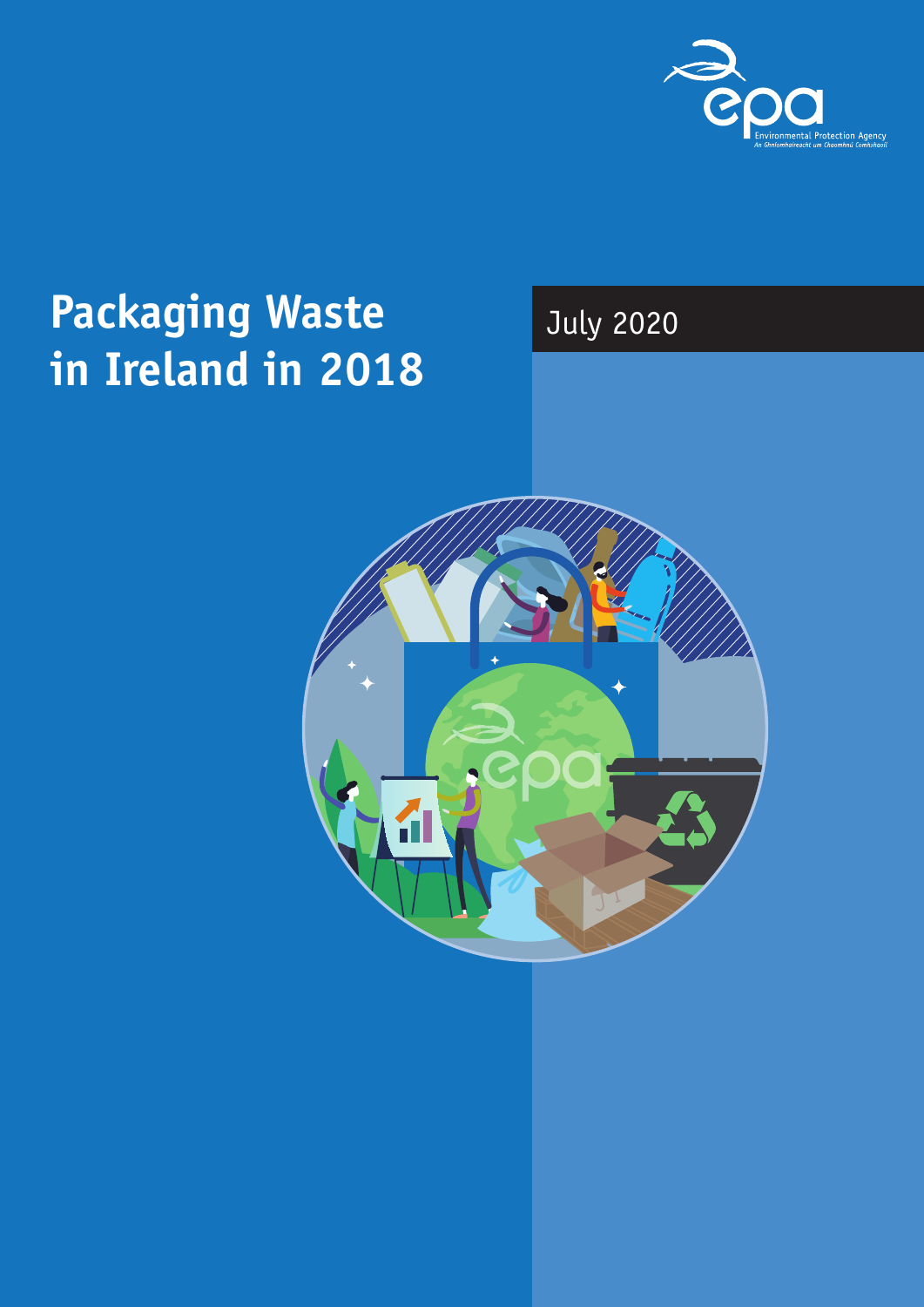# **Packaging Waste in Ireland in 2018**



**Just over 1 million tonnes of packaging waste was** 

**generated in 2018 by households and businesses**



#### **Recycling & recovery**

**Overall 64% of Ireland's packaging waste was recycled in 2018**

Ireland's recycling rate for packaging waste has been declining since 2012, coinciding with a greater share going for energy recovery



### **New EU recycling targets will be challenging for Ireland**

**Recycling rates varied across packaging waste types in 2018**

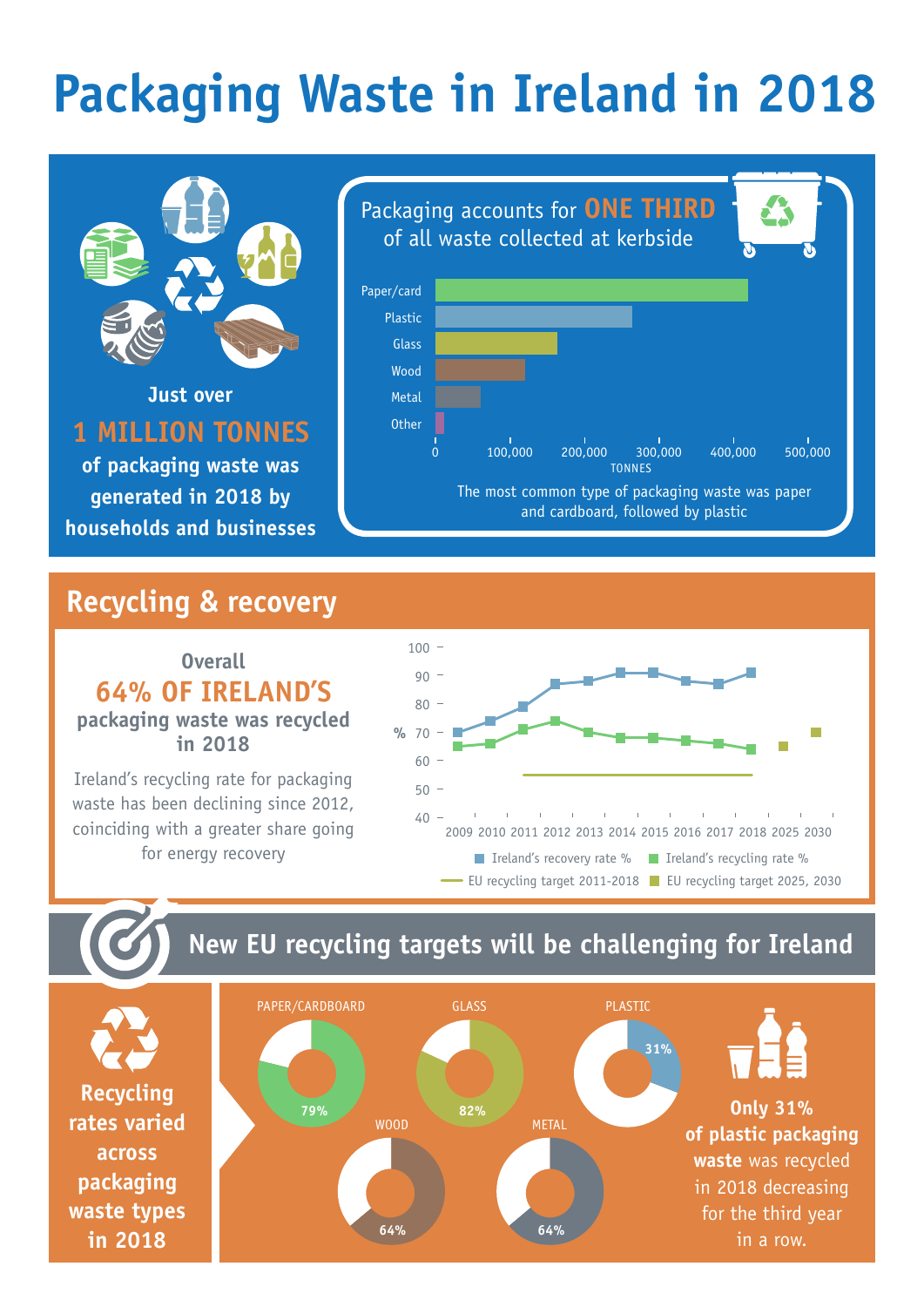

### **Key actions for government and industry**